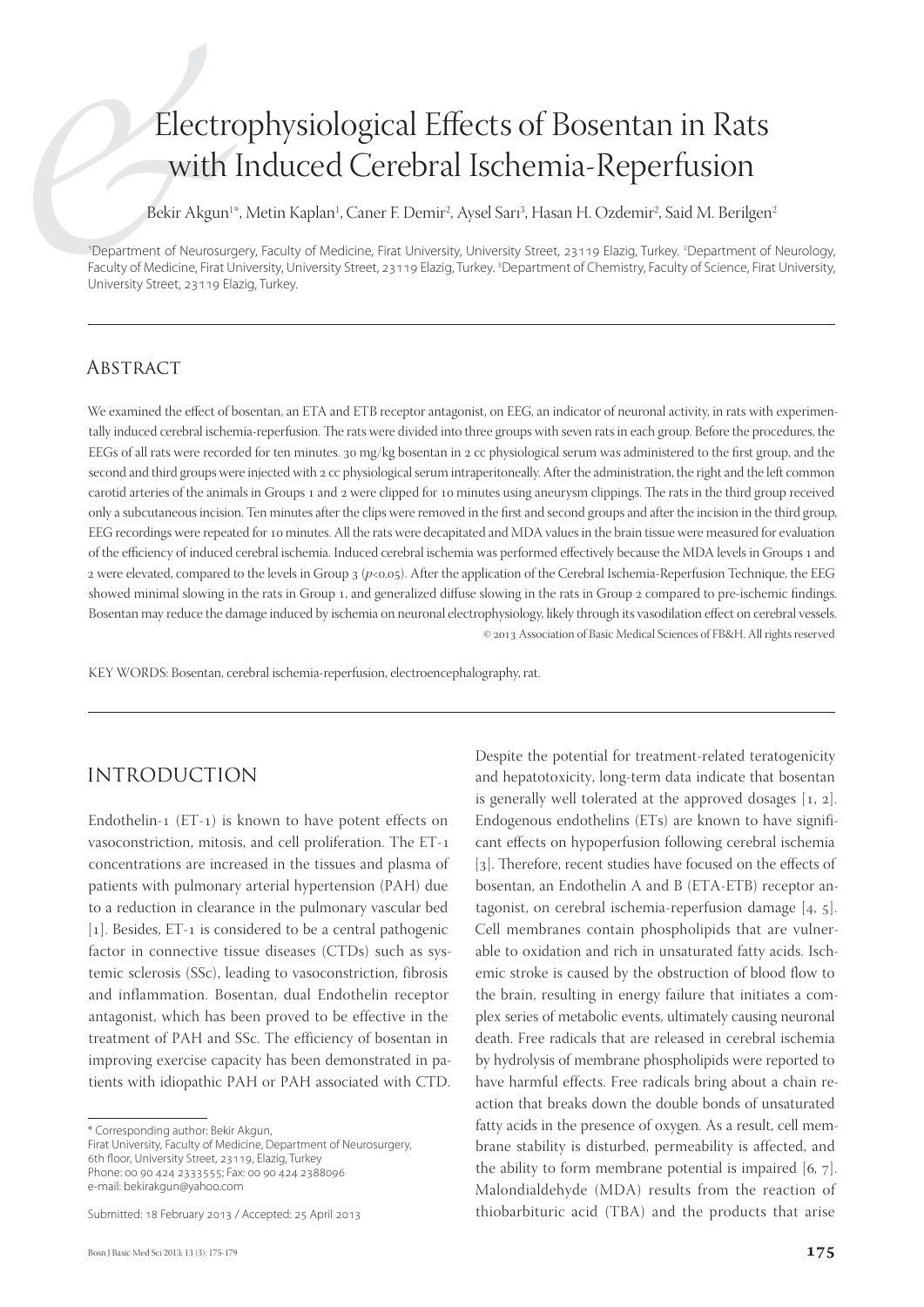from lipid peroxidation. As they are very short-lived, the direct measurement of free radicals is extremely difficult. Measured MDA levels provide information about the damage induced by free radicals  $[6, 8]$ . Therefore, in the present study we preferred to determine MDA values in the brain tissue in order to examine the effectiveness of experimentally-induced cerebral ischemia. Electroencephalography (EEG) is a useful method for monitoring the neuronal function in ischemic stroke patients [9]. It was shown that bioelectrical brain activity disturbances occurred during the acute stroke period even after the improvement of neurological status  $[10]$ . Therefore EEG has been used in some neurovascular surgical interventions for the evaluation of ischemia  $[11]$ . Therefore, we evaluated the effects of bosentan administration on cerebral electrophysiology by examining the EEG activities of the animals that induced cerebral ischemia-reperfusion.

## MATERIALS AND METHODS

The present study was carried out in the Experimental and Surgical Animals Research Laboratory of our University after the approval of the Ethics Board was obtained.

#### *Animals*

A total of 21 Wistar Albino female rats, weighing 300 to 350 grams, were randomly allocated to three groups. All the rats were anesthetized using  $100$  mg/kg ketamine (i.m.) injection. The body temperature of the animals was measured with a rectal thermometer and kept at around 37°C. Before the procedures, the EEGs of all rats were recorded for about ten minutes. The study groups were then subjected to the following procedures: *Group 1 (n=7)*: Anesthetized rats were injected with i.p. 30 mg/kg bosentan in  $2 \text{ cc}$  physiological serum. An hour later, the Cerebral Ischemia-Reperfusion technique was performed on the rats. Then the EEG of the rats was recorded for 10 minutes. Finally, the rats were decapitated and MDA levels in the brain tissue were measured. *Group 2 (n=7)*: Anesthetized rats were administered i.p. 2 cc physiological serum. Procedures were conducted as in Group 1. The same sequence of Cerebral Ischemia-Reperfusion technique, followed by EEG recording and brain tissue MDA measurement after decapitation were carried out in this group as well. *Group 3 (n=7)*: Anesthetized rats were administered i.p. 2 cc physiological serum, but Cerebral Ischemia-Reperfusion technique was not conducted. The rats in this group received only a midline incision. After the incision was made, an EEG recording was performed for minutes. Finally, the rats in this group were decapitated

and the MDA levels in the brain tissue were measured. *Application of the "Cerebral Ischemia - Reperfusion Technique"* After the anesthesia application, rats were fixed in a supine position on the operation table and a midline strip was shaved on the neck. After disinfecting the operation site, a midline incision was made. A superficial micro-dissection was followed by deep micro-dissection proceeding toward the common carotid arteries. When the trachea became visible, the paratracheal muscles were dissected to reach the common carotid arteries. Yaşargil aneurysm clips were placed on the right and the left common carotid arteries. The clips were kept closed for 10 minutes.

#### *EEG*

Recordings were performed in  $C_3$ -C<sub>2</sub>, C<sub>2</sub>-C<sub>4</sub>, C<sub>4</sub>-T<sub>4</sub> derivations with intrascalp electrodes by a "Nihon Kohden" analogous EEG device.

#### *Measurement of Tissue MDA levels*

Lipid peroxidation in injured brain tissue was estimated by the thiobarbituric acid reaction method for MDA described by Ohkawa et al. to give a red species absorbing at 535 nm [12]. The MDA results were expressed as  $nmol/g$  wet tissue. 0.2 ml of 10% (weight/volume) tissue homogenate was added to 0.2 ml of 8.1% sodium dodecyl sulfate and a 1:5 aqueous solution of thiobarbituric acid. The mixture was diluted to 4.0 ml with distilled water heated in an oil bath at  $95^{\circ}$ C for 60-min. After cooling with tap water, 1.0 ml of distilled water and 5.0 ml of a mixture of N-butanol and pyridine  $(15:1$  volume : volume) were added and the mixture was shaken. After centrifugation at 4000 rpm for 10 min, the organic layer was taken and its absorbance at 532 nm was measured spectrophotometrically. Tetramethoxy propane was measured as an external standard, and the level of lipid peroxides was expressed nmol MDA per gram wet weight.

#### *Statistical analysis*

While the study data were evaluated for the statistical significancy, a One Way Anova test and post hoc TUKEY test were used. Comparison of definitive statistical methods (Average, Standard Deviation, Percentage) and Quantitative data, and in the case of more than two groups, for the inter-group comparison of parameters, and an LSD test was utilized to detect which group was causing the difference. P values less than 0.05 were accepted as significant.

## RESULTS

The post-procedural EEGs of the rats in Group 1 showed minimal slowing, in comparison to the pre-procedural EEGs (Figure a, b).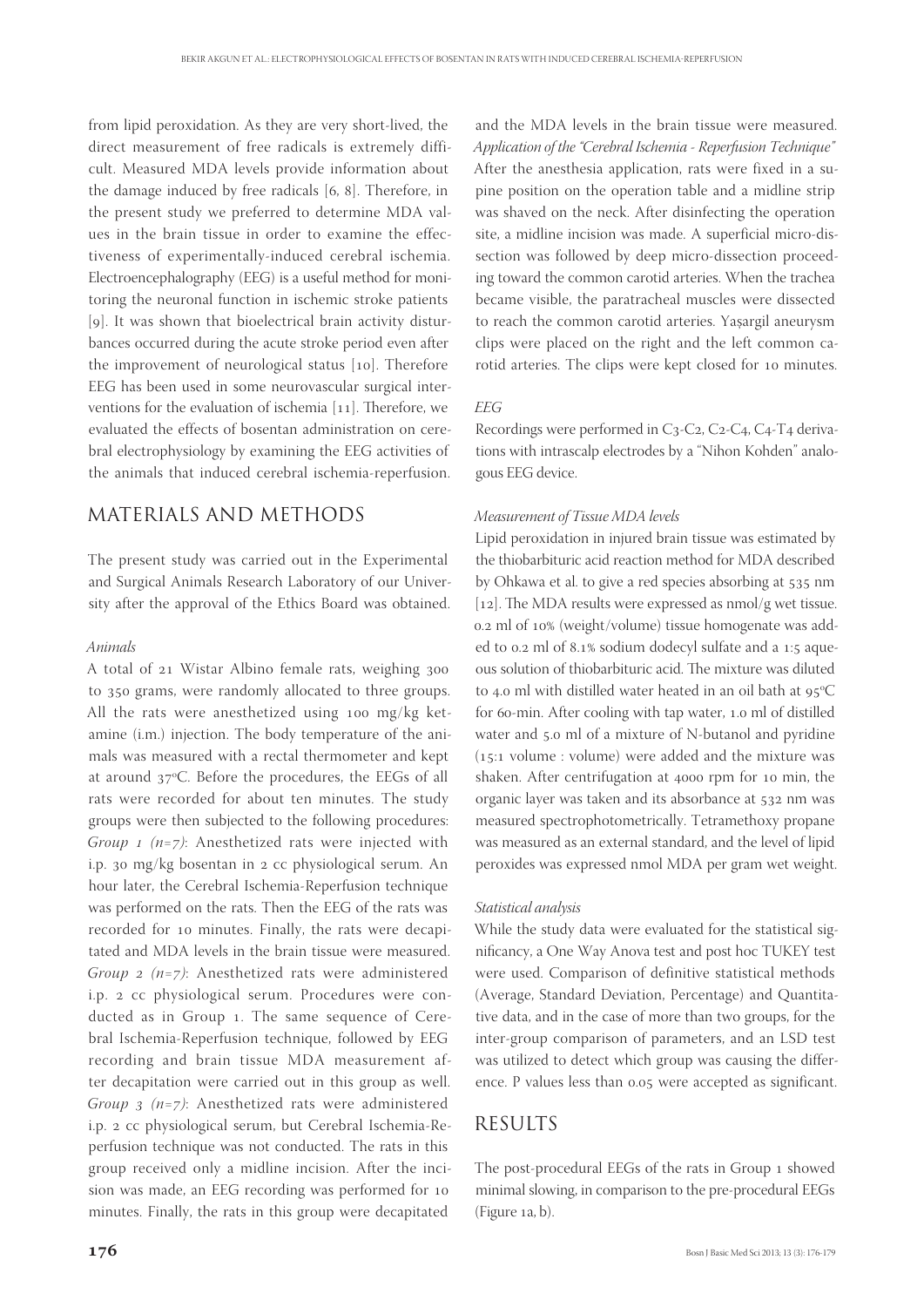

FIGURE 1. EEGs of Group 1; rats were injected with i.p. 30 mg/kg bosentan in 2 cc physiological serum. An hour later, the Cerebral Ischemia-Reperfusion technique was performed on the rats. (a) before the application of bosentan, (b) after the application of bosentan.



FIGURE 2. EEGs of Group 2; rats were administered i.p. 2 cc physiological serum. An hour later, the Cerebral Ischemia-Reperfusion technique was performed on the rats. (a) before cerebral ischemia, (b) after cerebral ischemia.

When pre-and post-procedure EEGs were examined, generalized and diffuse slowing was established in Group 2 after the procedure (Figure 2a, b). Pre- and post-procedural EEGs of the rats in Group 3 were the same (Figure 3a, b).

**TABLE 1.** Cerebral tissue MDA levels of groups (Group 1; were injected with i.p. 30 mg/kg bosentan in 2 cc physiological serum and an hour later, the Cerebral Ischemia-Reperfusion technique was performed. Group 2; were administered i.p. 2 cc physiological serum and an hour later, the Cerebral Ischemia-Reperfusion technique was carried out. Group 3; were administered i.p. 2 cc physiological serum, but Cerebral Ischemia-Reperfusion technique was not conducted.)

| Cerebral tissue MDA levels | Group 1     | Group 2       | Group 3         |
|----------------------------|-------------|---------------|-----------------|
|                            | $0.72+0.09$ | $0.69 + 0.06$ | $0.57 \pm 0.06$ |

When MDA levels were compared, no significant difference was established between Groups 1 and 2 (*p*≥0.05). However, MDA levels in Groups 1 and 2 were found elevated, compared to the levels in Group  $3 (p<0.05)$ . This data showed that induced cerebral ischemia was performed effectively in our study. Table 1 presents the MDA levels according to groups.

## DISCUSSION

In order for the ordinary human brain to function and to maintain its functioning, it needs to continuously take some substances from blood. Most notable among these substances are oxygen  $(O_2)$  and glucose. Ischemia occurs when the O<sub>2</sub> and glucose input required for the maintenance of the metabolism in a tissue is curtailed or cut  $[13-15]$ . Lack of an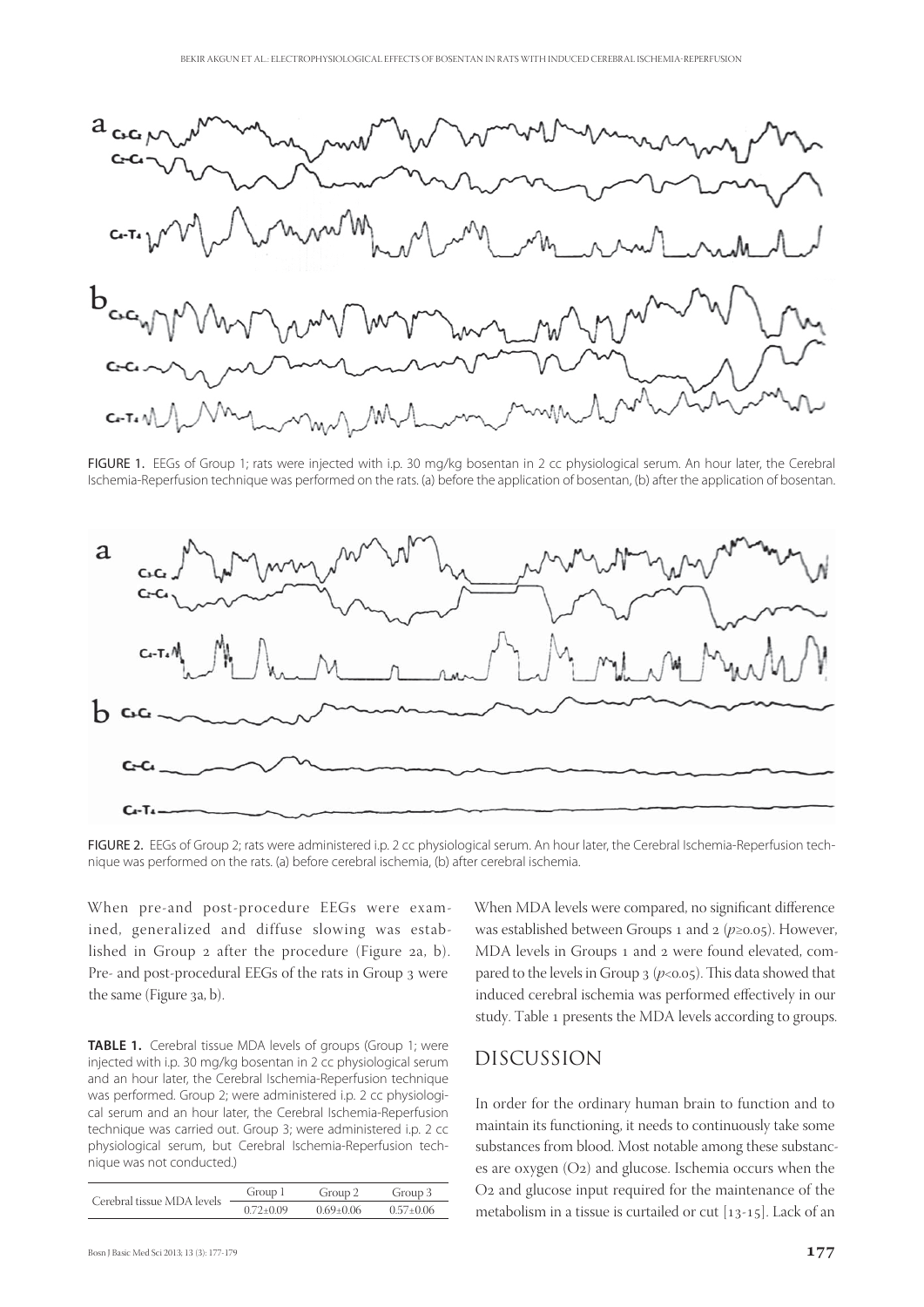![](_page_3_Figure_1.jpeg)

FIGURE 3. EEGs of control group (Group 3; rats were administered i.p. 2 cc physiological serum, but Cerebral Ischemia-Reperfusion technique was not conducted.) (a) before the procedure, (b) after the procedure.

adequate cellular energy supply plays a major role in the development of ischemic injury. Under normal circumstances, the energy need of the brain is met by the ATP formed as a result of aerobic glycolysis. In the case of ischemia-induced lack of oxygen, due to impairment of mitochondrial electron transport and oxidative phosphorylation, ATP cannot be synthesized, resulting in an energy deficit. At the onset of ischemia, oxygen deficiency leads to the activation of anaerobic glycolysis for a short period. Accumulation of lactic acid and H+ as a result of the anaerobic metabolism causes acidosis inside and outside the cell. This gives rise to the factors that have a part ischemic injury, such as lactic acid and low pH protein denaturation, loss of enzyme function, and free radical formation. ATP deficiency brings about a gradual decrease in the synthesis procedures of macromolecules such as phospholipids, polysaccharides, and proteins  $[13-16]$ . Endothelins are a family of vasoconstrictor peptides that have a potent activity in cerebral blood vessels in particular and which, despite having been originally isolated from endothelial cells, are produced by neurons, glial cells, vascular smooth muscle cells and monocytes  $[17, 18]$ . Lampl et. al.  $[18]$  reported an increase in the cerebrospinal fluid and plasma ET-1 level in the early post-ischemic stroke period. The development of reperfusion injury after ischemia rests heavily upon the shifts in oxidant-antioxidant balance  $[16, 19]$ . In the light of this information, we aimed to assess the efficiency of bosentan for inhibition of vasoconstruction effects of endothelins. In ischemic stroke, the EEG shows slow wave activity, periodical lateralized epileptiform discharges, as well as a decrease in amplitude when there is cortex involvement  $[20]$ . Cerebral blood flow is  $50$  ml/min/100gr brain tissue in a normal human. When it decreases to below  $25$  ml/min/100gr, decelerations are observed in EEG waves  $[21]$ . In compari-

son of pre-ischemic and post-ischemic EEG findings, these disturbances were observed in our study. The efficiency of our cerebral ischemia procedure was proven when the EEG findings and MDA levels were assessed together. Pre- and post-procedural EEG recordings of the rats in Group 3 were the same. The EEGs of the rats in Group 2 showed a generalized, diffuse slowing after the procedure, in comparison to the pre-procedural recording. However, the EEGs of rats in Group 1, which were administered intraperitoneal bosentan revealed minimal slowing after the procedure, relative to the recording before the procedure, although carotid occlusion was performed for the same period of time using the same clips. EEG results demonstrated that bosentan administration had favorable electrophysiological effects on the ischemic cerebral tissue. The concerned effect likely resulted from the vasodilation caused by bosentan in the cerebral vascular structures. In addition, bosentan may contribute to the cortical circulation, especially through its effects on collateral circulation via pial anastomoses. These findings suggest that bosentan may be used for brain protection before neurosurgical procedures that can cause cerebral ischemia. In particular, it can be preferred in neurovascular operations such as carotid endarterectomies and aneurism surgeries in which temporary clippings were carried out.

## CONCLUSION

In conclusion, as a result of the evaluation of the EEG results in rats with induced ischemia-reperfusion, it is suggested that bosentan, which is the antagonist of the ETA-ETB receptors of endothelins (ETs), which are from the family of vasoconstrictor peptides and known to have significant effects in hypoperfusion following cerebral ischemia, may